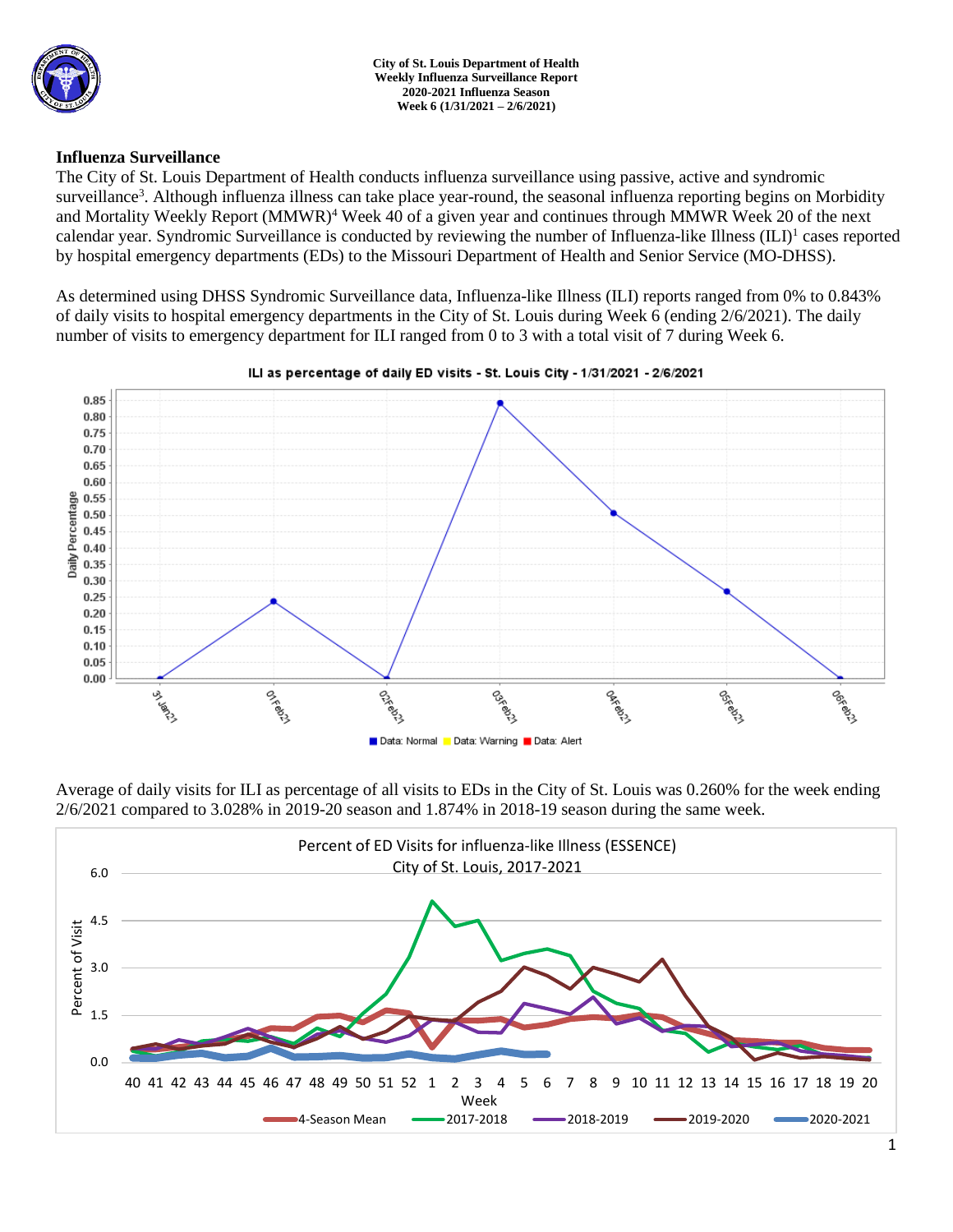Passive Surveillance is conducted through reporting of confirmed influenza cases<sup>2</sup> from various surveillance sites like hospitals, offices of healthcare providers, and laboratories. As of the current influenza season, for the week ending 2/6/2021, there have been 5 cases of Influenza A and 9 cases of Influenza B for a total of 14 influenza cases from the city of St. Louis. Influenza A accounted for 36% and influenza B accounted for 64% of total influenza cases. The data of the latest weeks is provisional and is subject to change in the following weeks.

## **Table 1: Number of Laboratory Positive Influenza Cases by Influenza Type**

| Influenza Type              | Week 3<br>$(1/10/2021 -$<br>1/16/2021 | Week 4<br>$(1/17/2021 -$<br>1/23/2021 | Week 5<br>$(1/24/2021 -$<br>1/30/2021 | Week 6<br>$(1/31/2021 -$<br>2/6/2021 | 2020-2021*<br>Season-to-Date | Percentage |
|-----------------------------|---------------------------------------|---------------------------------------|---------------------------------------|--------------------------------------|------------------------------|------------|
| Influenza A                 | 0                                     |                                       | 0                                     |                                      |                              | 36%        |
| Influenza B                 |                                       |                                       | 0                                     |                                      | 9                            | 64%        |
| Influenza unknown / Untyped | 0                                     |                                       | 0                                     |                                      |                              | 0%         |
| <b>Total</b>                |                                       |                                       | 0                                     |                                      | 14                           | 100%       |

# **Table 2: Number of Laboratory Confirmed Influenza Cases by Age Group**

| <b>Age Group</b> | Week 3<br>$(1/10/2021 -$<br>1/16/2021 | Week 4<br>$(1/17/2021 -$<br>1/23/2021 | Week 5<br>$(1/24/2021 -$<br>1/30/2021 | Week 6<br>$(1/31/2021 -$<br>2/6/2021 | 2020-2021*<br>Season-to-Date | Percentage |
|------------------|---------------------------------------|---------------------------------------|---------------------------------------|--------------------------------------|------------------------------|------------|
| 0 to 4 years     |                                       | 0                                     | 0                                     | 0                                    |                              | 7%         |
| 5 to 14 years    | 0                                     |                                       | 0                                     | 0                                    |                              | 14%        |
| 15 to 24 years   | 0                                     | 0                                     | 0                                     | 0                                    |                              | 14%        |
| 25 to 49 years   | 0                                     | 0                                     | 0                                     | 0                                    |                              | 36%        |
| 50 to 64 years   | 0                                     | O                                     | 0                                     | 0                                    |                              | 14%        |
| 0<br>65+ years   |                                       | O                                     | 0                                     | 0                                    |                              | 14%        |
| <b>Total</b>     |                                       |                                       | 0                                     |                                      | 14                           | 100%       |

# **Table 3: Number of Laboratory Confirmed Influenza Cases by Age Group and Type**

For Cases Reported between 09/27/2020 and 2/6/2021

| <b>Age Group</b> | Type A |      | <b>Type B</b> |      | <b>Unknown Type</b> |   | <b>Total</b> |      |
|------------------|--------|------|---------------|------|---------------------|---|--------------|------|
|                  | n      | %    | n             | %    | n                   | % | n            | %    |
| 0 to 4 years     |        | 0.0  |               | 11.1 | 0                   |   |              | 7.1  |
| 5 to 14 years    |        | 40.0 |               | 0.0  |                     |   |              | 14.3 |
| 15 to 24 years   |        | 20.0 |               | 11.1 |                     |   |              | 14.3 |
| 25 to 49 years   |        | 0.0  |               | 55.6 |                     |   |              | 35.7 |
| 50 to 64 years   |        | 20.0 |               | 11.1 | 0                   |   |              | 14.3 |
| 65+ years        |        | 20.0 |               | 11.1 | 0                   |   |              | 14.3 |
| Total            |        |      |               |      |                     |   | 14           |      |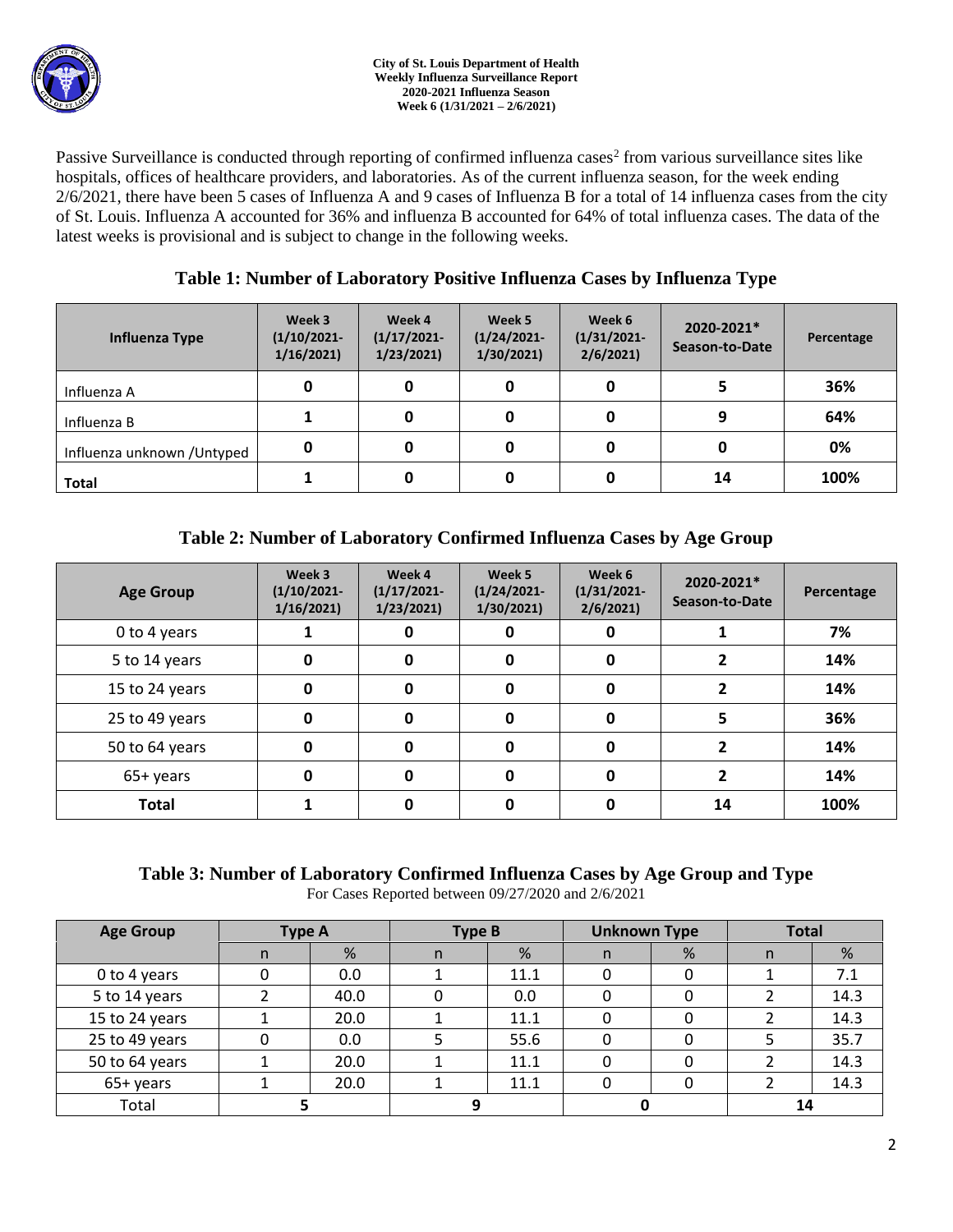

| <b>Previous</b><br><b>Seasons</b>                                                                                                                           | 2016-2017                                                                | 2017-2018                                                                | 2018-2019                                                              | 2019-2020                       | 2020-2021                       | 4-Season<br><b>Mean</b>                       | 4-Season<br><b>Median</b>                                               |  |  |
|-------------------------------------------------------------------------------------------------------------------------------------------------------------|--------------------------------------------------------------------------|--------------------------------------------------------------------------|------------------------------------------------------------------------|---------------------------------|---------------------------------|-----------------------------------------------|-------------------------------------------------------------------------|--|--|
| Week 3                                                                                                                                                      | 153                                                                      | 263                                                                      | 63                                                                     | 57                              | $\mathbf{1}$                    | 134                                           | 108                                                                     |  |  |
| Week 4                                                                                                                                                      | 124                                                                      | 278                                                                      | 108                                                                    | 64                              | $\pmb{0}$                       | 144                                           | 116                                                                     |  |  |
| Week 5                                                                                                                                                      | 262                                                                      | 282                                                                      | 131                                                                    | 255                             | $\pmb{0}$                       | 233                                           | 259                                                                     |  |  |
| Week 6                                                                                                                                                      | 348                                                                      | 194                                                                      | 121                                                                    | 374                             | $\pmb{0}$                       | 259                                           | 271                                                                     |  |  |
| Laboratory Confirmed Cases of Influenza<br>City of St. Louis, 2020-21, Compared to Previous 4 Seasons<br>800<br>600<br>Counts<br>400<br>200<br>$\mathbf{0}$ |                                                                          |                                                                          |                                                                        |                                 |                                 |                                               |                                                                         |  |  |
| $\overline{a}$                                                                                                                                              | $\frac{3}{4}$<br>$\overline{41}$<br>$\overline{a}$<br>4<br>$\frac{4}{5}$ | 48<br>$\overline{6}$<br>$\frac{9}{5}$<br>$\frac{1}{2}$<br>■4-Season Mean | 50<br>$\overline{\phantom{0}}$<br>51<br>52<br>$\sim$<br>$-2017 - 2018$ | ₹<br>CDC week<br>$-2018 - 2019$ | ന<br>$\Xi$<br>급<br>$-2019-2020$ | $\frac{6}{1}$<br>$\mathfrak{a}$<br>■2020-2021 | $\frac{8}{18}$<br>$\overline{1}9$<br>20<br>$\overline{17}$<br><u>្ក</u> |  |  |

### **Table 4: Total Number of Laboratory Confirmed Influenza Cases Through Previous 4 Seasons**

### **City of St. Louis Influenza Outbreaks:**

During the week ending 2/6/2021, there have been no outbreaks of influenza reported to the City of St. Louis Department of Health.